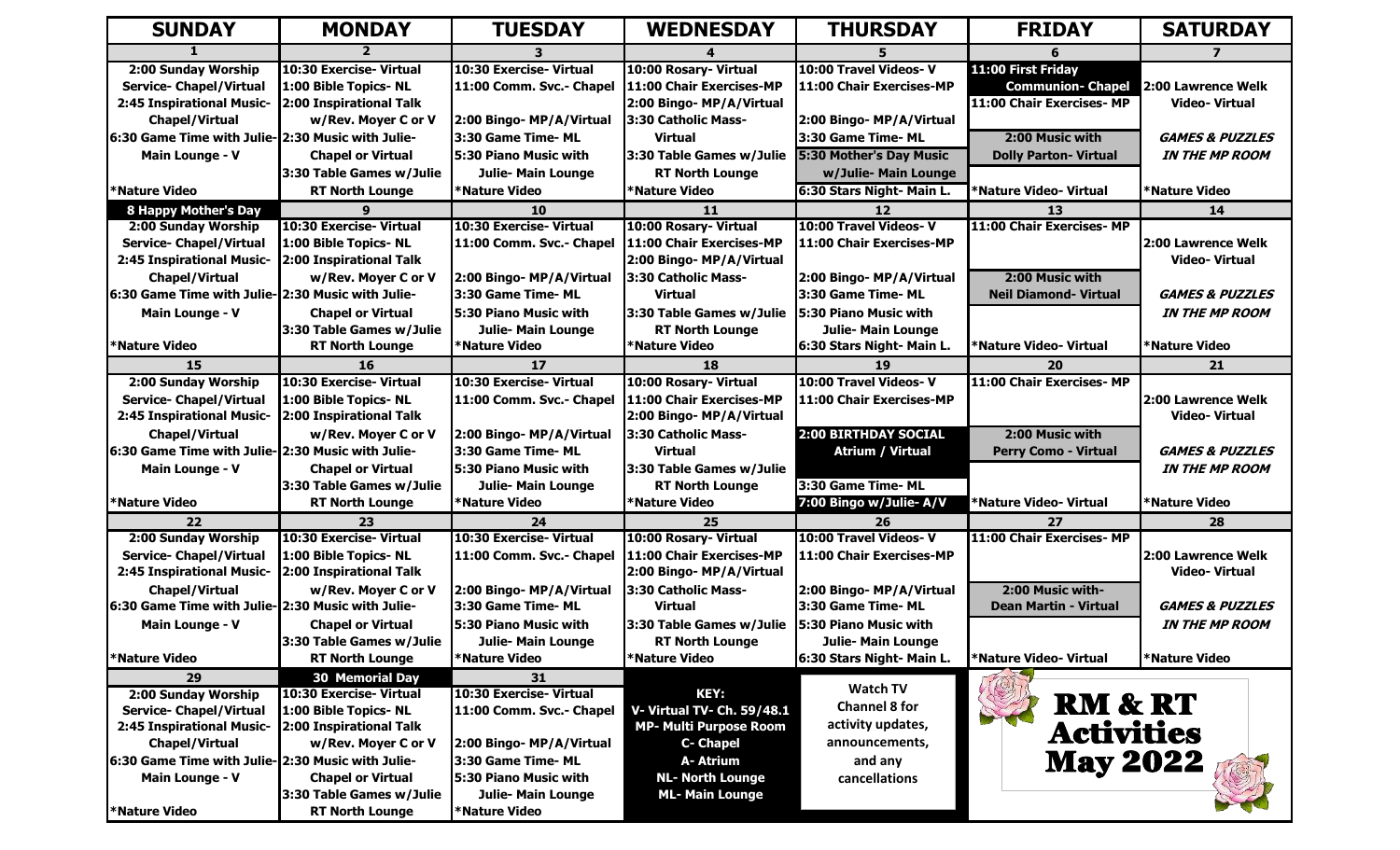| <b>SUNDAY</b>                         | <b>MONDAY</b>                 | <b>TUESDAY</b>                                 | <b>WEDNESDAY</b>              | <b>THURSDAY</b>           | <b>FRIDAY</b>                 | <b>SATURDAY</b>           |
|---------------------------------------|-------------------------------|------------------------------------------------|-------------------------------|---------------------------|-------------------------------|---------------------------|
|                                       |                               |                                                |                               |                           |                               |                           |
| 9:45 Exercise                         | 9:45 Exercise                 | 9:45 Exercise                                  | 9:45 Exercise                 | 9:45 Exercise             | 9:45 Exercise                 | 9:45 Exercise             |
| 10:30 News Topics                     | 10:45 Music with Julie        | 10:00 Toss Game                                | 10:45 Music with Julie        | 10:00 Let's Color         | 10:00 Toss Game               | 10:00 Fold                |
| 1:00 Let's Color                      |                               | 11:00 Price Is Right                           |                               | 11:00 Price Is Right      | 11:00 Price Is Right          | 11:00 Letter Dice Game    |
| 2:00 Inspiration Msg.                 | 2:00 Inspirational Talk-      |                                                | <b>2:00 Bingo</b>             | 2:00 Puzzles              |                               |                           |
| <b>Virtual TV</b>                     | Lounge/Virtual                | <b>2:00 Bingo</b>                              | 3:00 Letter Dice              | 3:00 Mind Joggers         | 2:00 Music with               | 2:00 Lawrence Welk        |
| 3:00 Let's Talk                       | 3:00 Puzzle                   | 3:00 Mind Joggers                              | <b>6:30 Activity Time</b>     | <b>6:30 Activity Time</b> | <b>Dolly Parton - Virtual</b> | 3:30 Match Game           |
| 3:30 Match Game                       | <b>6:30 Activity Time</b>     | 6:30 Activity Time                             |                               | 7:00 Mother's Day         |                               | <b>6:30 Activity Time</b> |
| 16:30 Game Time - V                   |                               |                                                |                               | Music w/ Julie - V        | <b>6:30 Activity Time</b>     |                           |
| <b>8 Happy Mother's Day</b>           | 9                             | <b>10</b>                                      | 11                            | 12                        | 13                            | 14                        |
| 9:45 Exercise                         | 9:45 Exercise                 | 9:45 Exercise                                  | 9:45 Exercise                 | 9:45 Exercise             | 9:45 Exercise                 | 9:45 Exercise             |
| 10:30 News Topics                     | 10:45 Music with Julie        | 10:00 Toss Game                                | 10:45 Music with Julie        | 10:00 Let's Color         | 10:00 Toss Game               | 10:00 Fold                |
| 1:00 Let's Color                      |                               | 11:00 Price Is Right                           |                               | 11:00 Price Is Right      | 11:00 Price Is Right          | 11:00 Letter Dice Game    |
| 2:00 Inspiration Msg.                 | 2:00 Inspirational Talk-      |                                                | <b>2:00 Bingo</b>             |                           |                               |                           |
| <b>Virtual TV</b>                     | Lounge/Virtual                | <b>2:00 Bingo</b>                              | 3:00 Letter Dice              | 2:00 Puzzles              | 2:00 Music with               | 2:00 Lawrence Welk        |
| 3:00 Let's Talk                       | 3:00 Puzzle                   | 3:00 Mind Joggers                              | <b>6:30 Activity Time</b>     | 3:00 Mind Joggers         | <b>Neil Diamond - Virtual</b> | 3:30 Match Game           |
| 3:30 Match Game                       | <b>6:30 Activity Time</b>     | <b>6:30 Activity Time</b>                      |                               | <b>6:30 Activity Time</b> |                               | <b>6:30 Activity Time</b> |
| 6:30 Game Time - V                    |                               |                                                |                               |                           | <b>6:30 Activity Time</b>     |                           |
| 15                                    | 16                            | 17                                             | 18                            | 19                        | 20                            | 21                        |
| 9:45 Exercise                         | 9:45 Exercise                 | 9:45 Exercise                                  | 9:45 Exercise                 | 9:45 Exercise             | 9:45 Exercise                 | 9:45 Exercise             |
| 10:30 News Topics                     | 10:45 Music with Julie        | 10:00 Toss Game                                | 10:45 Music with Julie        | 10:00 Let's Color         | 10:00 Toss Game               | 10:00 Fold                |
| 1:00 Let's Color                      |                               | 11:00 Price Is Right                           |                               | 11:00 Price Is Right      | 11:00 Price Is Right          | 1:00 Letter Dice Game     |
| 2:00 Inspiration Msg.                 | 2:00 Inspirational Talk-      |                                                | <b>2:00 Bingo</b>             | 2:00 BIRTHDAY SOCIAL      |                               |                           |
| <b>Virtual TV</b>                     | Lounge/Virtual                | <b>2:00 Bingo</b>                              | 3:00 Letter Dice              | <b>Atrium/Virtual</b>     | 2:00 Music with               | 2:00 Lawrence Welk        |
| 3:00 Let's Talk                       | 3:00 Puzzle                   | 3:00 Mind Joggers                              | <b>6:30 Activity Time</b>     |                           | <b>Perry Como - Virtual</b>   | 3:30 Match Game           |
| 3:30 Match Game                       | <b>6:30 Activity Time</b>     | <b>6:30 Activity Time</b>                      |                               | 3:00 Mind Joggers         |                               | <b>6:30 Activity Time</b> |
| 6:30 Game Time - V                    |                               |                                                |                               | <b>6:30 Activity Time</b> | <b>6:30 Activity Time</b>     |                           |
| 22                                    | 23                            | 24                                             | 25                            | 26                        | 27                            | 28                        |
| 9:45 Exercise                         | 9:45 Exercise                 | 9:45 Exercise                                  | 9:45 Exercise                 | 9:45 Exercise             | 9:45 Exercise                 | 9:45 Exercise             |
| 10:30 News Topics                     | 10:45 Music with Julie        | 10:00 Toss Game                                | 10:45 Music with Julie        | 10:00 Let's Color         | 10:00 Toss Game               | 10:00 Fold                |
| 1:00 Let's Color                      |                               | 11:00 Price Is Right                           |                               | 11:00 Price Is Right      | 11:00 Price Is Right          | 1:00 Letter Dice Game     |
| 2:00 Inspiration Msg.                 | 2:00 Inspirational Talk-      |                                                | <b>2:00 Bingo</b>             |                           |                               |                           |
| <b>Virtual TV</b>                     | Lounge/Virtual                | <b>2:00 Bingo</b>                              | 3:00 Letter Dice              | 2:00 Puzzles              | 2:00 Music with               | 2:00 Lawrence Welk        |
| 3:00 Let's Talk                       | 3:00 Puzzle                   | 3:00 Mind Joggers                              | <b>6:30 Activity Time</b>     | 3:00 Mind Joggers         | <b>Dean Martin - Virtual</b>  | 3:30 Match Game           |
| 3:30 Match Game                       | <b>6:30 Activity Time</b>     | <b>6:30 Activity Time</b>                      |                               | <b>6:30 Activity Time</b> |                               | <b>6:30 Activity Time</b> |
| 6:30 Game Time - V                    |                               |                                                |                               |                           | <b>6:30 Activity Time</b>     |                           |
| 29                                    | <b>30 Memorial Day</b>        | 31                                             |                               | <b>Watch TV</b>           |                               |                           |
| 9:45 Exercise                         | 9:45 Exercise                 | 9:45 Exercise                                  | <b>ACTIVITY TIME:</b>         | <b>Channel 8 for</b>      |                               |                           |
| 10:30 News Topics<br>1:00 Let's Color | 10:45 Music with Julie        | 10:00 Toss Game<br>11:00 Price Is Right        | <b>Activities will vary</b>   | activity updates,         |                               | <b>ZP</b>                 |
| 2:00 Inspiration Msg.                 |                               |                                                | r/t Residents'<br>interest.   | announcements,            |                               | <b>Activities</b>         |
| <b>Virtual TV</b>                     | 2:00 Inspirational Talk-      |                                                | <b>Watch TV Channel 8 for</b> |                           |                               |                           |
| 3:00 Let's Talk                       | Lounge/Virtual<br>3:00 Puzzle | <b>2:00 Bingo</b>                              |                               | and any                   |                               | <b>May 2022</b>           |
| 13:30 Match Game                      | <b>6:30 Activity Time</b>     | 3:00 Mind Joggers<br><b>6:30 Activity Time</b> | activity up-dates and         | cancellations             |                               |                           |
|                                       |                               |                                                | announcements.                |                           |                               |                           |
| 6:30 Game Time - V                    |                               |                                                |                               |                           |                               |                           |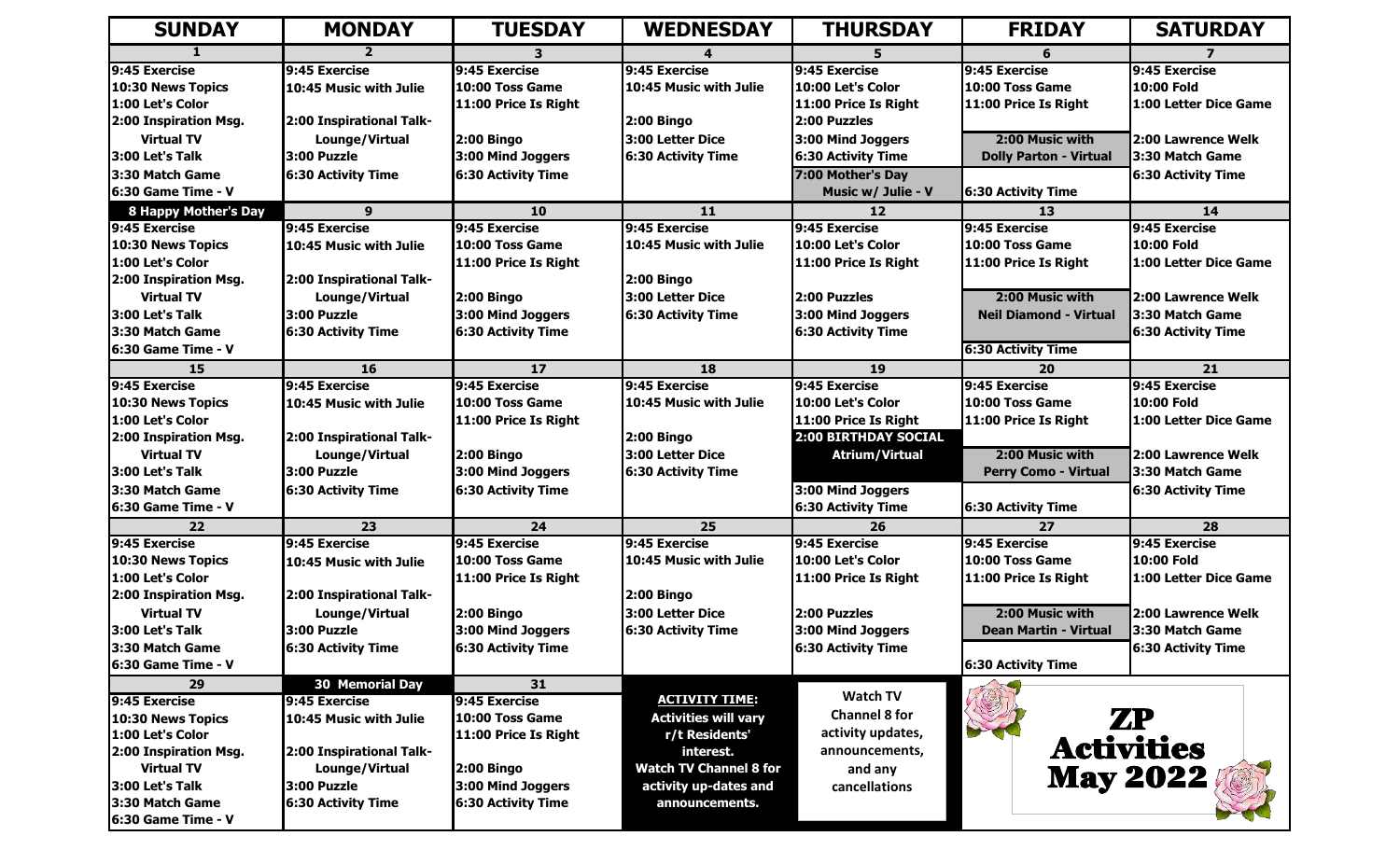| <b>SUNDAY</b>               | <b>MONDAY</b>               | <b>TUESDAY</b>             | <b>WEDNESDAY</b>                 | <b>THURSDAY</b>          | <b>FRIDAY</b>                 | <b>SATURDAY</b>             |
|-----------------------------|-----------------------------|----------------------------|----------------------------------|--------------------------|-------------------------------|-----------------------------|
|                             |                             |                            |                                  |                          |                               |                             |
| 10:00 Activity Time         | <b>10:15 Games</b>          | 10:15 1:1 Visits           | 10:00 Activity Time              | 10:00 Activity Time      | 10:00 Activity Time           | 10:00 Activity Time         |
| 2:00 Inspirational          | 10:30 Fitness Class-        | 11:00 Inspiration- Virtual | <b>10:15 Games</b>               |                          | 11:00 Inspiration- Virtual    | 11:00 1:1 Visits            |
| <b>Message-Virtual</b>      | <b>Virtual</b>              | 12:30 Let's Talk- Dining   |                                  | 2:00 Bingo- Dining Room  |                               |                             |
| 2:45 Inspirational Music-   | 2:00 Inspirational Talk-    | <b>Room</b>                | 2:00 Bingo- Dining Room          | 3:00 Game Time-Dining Rm |                               | 2:00 Lawrence Welk-         |
| <b>Virtual</b>              | <b>Virtual</b>              | 2:00 Bingo-Dining Room     | 3:00 Mind Joggers-               | 7:00 Mother's Day Music  | 2:00 Music with               | <b>Virtual</b>              |
| l6:30 Game Time - V         | 2:30 Music with Julie-      | 3:00 Game Time-Dining Rm   | <b>Dining Room</b>               | w/ Julie- Virtual        | <b>Dolly Parton - Virtual</b> | <b>6:30 Activity Time</b>   |
|                             | - Chapel & Virtual          |                            |                                  |                          |                               |                             |
| * Nature Video              | * Nature Video              | * Nature Video             | * Nature Video                   | <b>ENature Video</b>     | * Nature Video                | * Nature Video              |
| <b>8 Happy Mother's Day</b> | $\Omega$                    | 10                         | 11                               | 12 <sub>2</sub>          | 13                            | 14                          |
| 10:00 Activity Time         | <b>10:15 Games</b>          | 10:15 1:1 Visits           | 10:00 Activity Time              | 10:00 Activity Time      | 10:00 Activity Time           | 10:00 Activity Time         |
| 2:00 Inspirational          | 10:30 Fitness Class-        | 11:00 Inspiration- Virtual | <b>10:15 Games</b>               |                          | 11:00 Inspiration- Virtual    | 11:00 1:1 Visits            |
| <b>Message-Virtual</b>      | <b>Virtual</b>              | 12:30 Let's Talk- Dining   |                                  | 2:00 Bingo- Dining Room  |                               |                             |
| 2:45 Inspirational Music-   | 2:00 Inspirational Talk-    | <b>Room</b>                | 2:00 Bingo- Dining Room          | 3:00 Game Time-Dining Rm |                               | <b>12:00 Lawrence Welk-</b> |
| <b>Virtual</b>              | <b>Virtual</b>              | 2:00 Bingo-Dining Room     | 3:00 Mind Joggers-               | 7:00 Piano Music with    | 2:00 Music with               | <b>Virtual</b>              |
| 16:30 Game Time - V         | 2:30 Music with Julie-      | 3:00 Game Time-Dining Rm   | <b>Dining Room</b>               | Julie- Virtual           | <b>Neil Diamond - Virtual</b> | <b>6:30 Activity Time</b>   |
|                             | - Chapel & Virtual          |                            |                                  |                          |                               |                             |
| * Nature Video              | * Nature Video              | * Nature Video             | * Nature Video                   | * Nature Video           | * Nature Video                | * Nature Video              |
| 15                          | <b>16</b>                   | 17                         | 18                               | 19                       | 20                            | 21                          |
| 10:00 Activity Time         | <b>10:15 Games</b>          | 10:15 1:1 Visits           | 10:00 Activity Time              | 10:00 Activity Time      | 10:00 Activity Time           | 10:00 Activity Time         |
| 2:00 Inspirational          | 10:30 Fitness Class-        | 11:00 Inspiration- Virtual | <b>10:15 Games</b>               |                          | 11:00 Inspiration- Virtual    | <b>11:00 1:1 Visits</b>     |
| <b>Message-Virtual</b>      | <b>Virtual</b>              | 12:30 Let's Talk- Dining   |                                  | 2:00 BIRTHDAY SOCIAL     |                               |                             |
| 2:45 Inspirational Music-   | 2:00 Inspirational Talk-V   | <b>Room</b>                | 2:00 Bingo- Dining Room          | <b>Atrium/Virtual</b>    |                               | 2:00 Lawrence Welk-         |
| <b>Virtual</b>              | 3:00 Resident Council       | 2:00 Bingo-Dining Room     | 3:00 Mind Joggers-               |                          | 2:00 Music with               | <b>Virtual</b>              |
| 6:30 Game Time - V          | <b>Meeting- Dining Room</b> |                            | <b>Dining Room</b>               | 3:00 Game Time-Dining Rm | <b>Perry Como - Virtual</b>   | <b>6:30 Activity Time</b>   |
|                             |                             |                            |                                  | 7:00 Bingo with Julie-   |                               |                             |
| * Nature Video              | * Nature Video              | 7:00 Music with Julie- V   | * Nature Video                   | <b>Virtual</b>           | * Nature Video                | * Nature Video              |
| 22                          | 23                          | 24                         | 25                               | 26                       | 27                            | 28                          |
| 10:00 Activity Time         | 10:15 Outdoors              | 10:15 1:1 Visits           | 10:00 Activity Time              | 10:00 Activity Time      | 10:00 Activity Time           | 10:00 Activity Time         |
| 2:00 Inspirational          | 10:30 Fitness Class-        | 11:00 Inspiration- Virtual | <b>10:15 Games</b>               |                          | 11:00 Inspiration- Virtual    | 11:00 1:1 Visits            |
| <b>Message-Virtual</b>      | <b>Virtual</b>              | 12:30 Let's Talk- Dining   |                                  | 2:00 Bingo- Dining Room  |                               |                             |
| 2:45 Inspirational Music-   | 2:00 Inspirational Talk- V  | <b>Room</b>                | 2:00 Bingo- Dining Room          | 3:00 Game Time-Dining Rm |                               | 2:00 Lawrence Welk-         |
| <b>Virtual</b>              | 2:30 Music with Julie-      | 2:00 Bingo-Dining Room     | 3:00 Mind Joggers-               | 7:00 Piano Music with    | 2:00 Music with               | <b>Virtual</b>              |
| 16:30 Game Time - V         | - Chapel & Virtual          | 3:00 Game Time-Dining Rm   | <b>Dining Room</b>               | Julie-Virtual            | <b>Dean Martin - Virtual</b>  | 6:30 Activity Time          |
|                             |                             |                            |                                  |                          |                               |                             |
| * Nature Video              | * Nature Video              | * Nature Video             | * Nature Video                   | <b>Nature Video</b>      | * Nature Video                | * Nature Video              |
| 29                          | <b>30 Memorial Day</b>      | 31                         |                                  |                          |                               |                             |
| <b>10:00 Activity Time</b>  | 10:15 Outdoors              | 10:15 1:1 Visits           | <b>KEY:</b>                      | <b>Watch TV</b>          |                               |                             |
| 2:00 Inspirational          | 10:30 Fitness Class-        | 11:00 Inspiration- Virtual | <b>ACTIVITY TIME- activities</b> | <b>Channel 8 for</b>     | <b>Maples<br/>Activities</b>  |                             |
| <b>Message-Virtual</b>      | Virtual                     | 12:30 Let's Talk- Dining   | will vary r/t residents.         | activity updates,        |                               |                             |
| 2:45 Inspirational Music-   | 2:00 Inspirational Talk-    | <b>Room</b>                | <b>DR- Dining Room</b>           | announcements,           |                               |                             |
| <b>Virtual</b>              | <b>Virtual</b>              | 2:00 Bingo-Dining Room     | <b>V- Virtual: on TV</b>         | and any                  | <b>May 2022</b>               |                             |
| 6:30 Game Time - V          | 2:30 Music with Julie-      | 3:00 Game Time-Dining Rm   | channel 59 or 48.1               | cancellations            |                               |                             |
|                             | - Chapel & Virtual          |                            | L- Lounge                        |                          |                               |                             |
| * Nature Video              | * Nature Video              | * Nature Video             | * Never 2 Late used              |                          |                               |                             |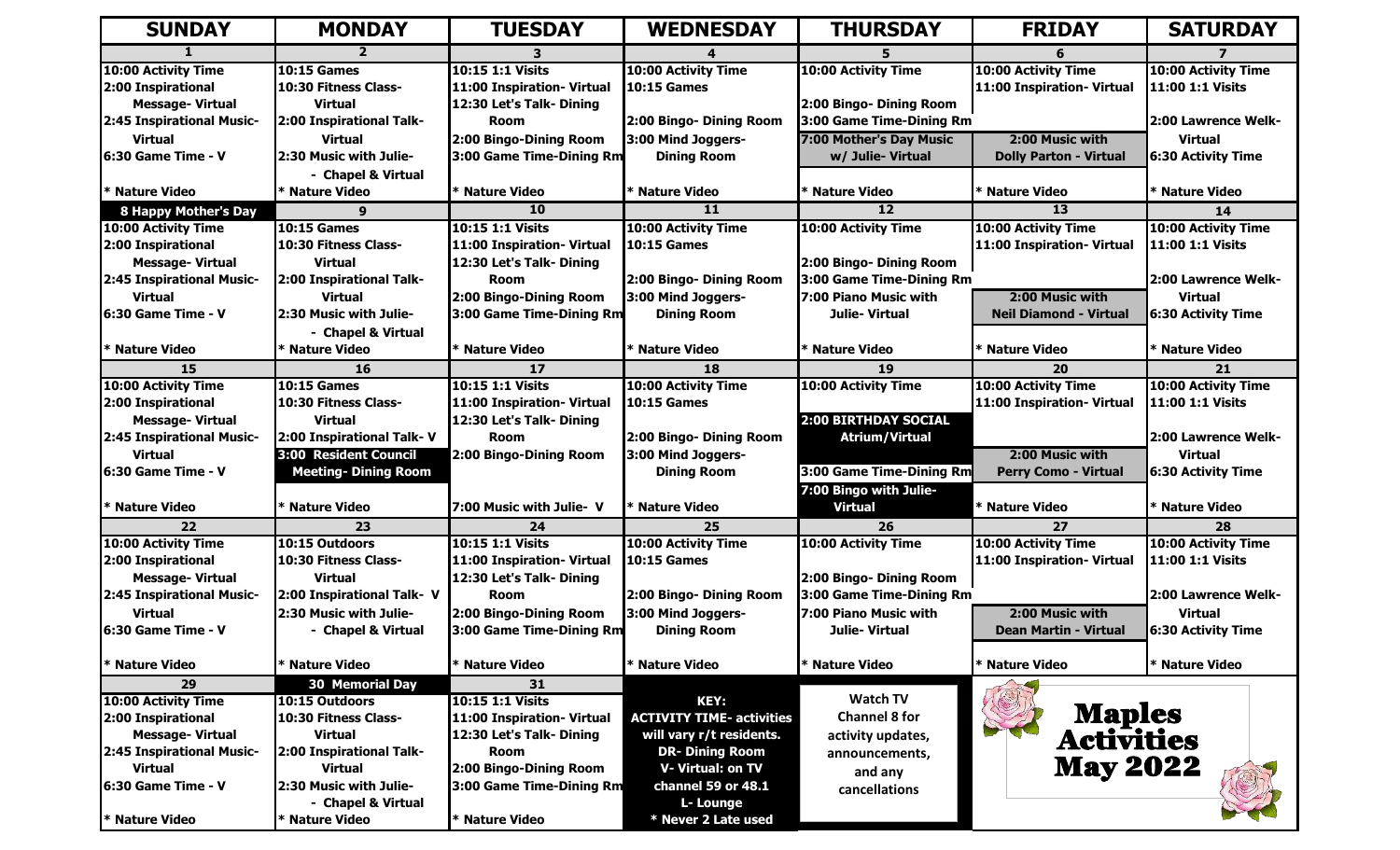| <b>SUNDAY</b>                                | <b>MONDAY</b>                                     | <b>TUESDAY</b>                                        | <b>WEDNESDAY</b>                                             | <b>THURSDAY</b>         | <b>FRIDAY</b>                 | <b>SATURDAY</b>         |
|----------------------------------------------|---------------------------------------------------|-------------------------------------------------------|--------------------------------------------------------------|-------------------------|-------------------------------|-------------------------|
|                                              |                                                   |                                                       |                                                              |                         |                               |                         |
| 9:00 Activity Time                           | 10:15 Music w/Julie - L                           | 10:00 1:1 Visits                                      | 10:00 Activity Time                                          | 10:00 Travel Video-V    | 10:30 1:1 visits w/Camille    | 9:00 Activity Time      |
| 2:00 Inspirational                           | 10:30 Fitness Class-V                             | 11:00 Inspiration- Virtual                            | 10:30 Fitness Class-V                                        | 10:30 Exercise- Virtual | 1:30 Garden Party - RR        | 11:00 1:1 Visits        |
| <b>Message-Virtual</b>                       |                                                   | 1:15 Let's Talk- Lounge                               |                                                              | 11:00 Reminisce- Lounge |                               |                         |
| 2:45 Inspirational Music-                    | 2:00 Inspirational Talk-                          | 2:00 Bingo- Dining Room                               | 2:00 Bingo- Dining Room                                      |                         | 2:00 Music with               | 2:00 Lawrence Welk-     |
| <b>Virtual</b>                               | <b>Virtual</b>                                    | 3:00 Game Time- Lounge                                | 3:00 Mind Joggers-                                           | 2:00 Bingo- Dining Room | <b>Dolly Parton - Virtual</b> | <b>Virtual</b>          |
| 5:00 Music with Julie-L                      | 3:00 Game Time- Lounge                            | 7:00 Music with Julie-                                | Lounge                                                       | 7:00 Mother's Day Music |                               | 3:00 Puzzles            |
| 16:30 Game Time - V                          |                                                   | <b>Virtual</b>                                        |                                                              | w/ Julie- Virtual       |                               |                         |
| * Nature Video                               | * Nature Video                                    | <b>Nature Video</b>                                   | * Nature Video                                               | * Nature Video          | * Nature Video                | * Nature Video          |
| <b>8 Happy Mother's Day</b>                  |                                                   | 10                                                    | 11                                                           | 12                      | 13                            | 14                      |
| 9:00 Activity Time                           | 10:15 Music w/Julie - L                           | 10:00 1:1 Visits                                      | <b>10:00 Activity Time</b>                                   | 10:00 Travel Video-V    | 10:30 1:1 visits w/Camille    | 9:00 Activity Time      |
| 2:00 Inspirational                           | 10:30 Fitness Class-V                             | 11:00 Inspiration- Virtual                            | 10:30 Fitness Class-V                                        | 10:30 Exercise-Lounge   | 1:30 History Corner -         | <b>11:00 1:1 Visits</b> |
| <b>Message-Virtual</b>                       | 2:00 Inspirational Talk-                          | 1:15 Let's Talk- Lounge                               |                                                              | 11:00 Reminisce- Lounge | Lounge                        |                         |
| 2:45 Inspirational Music-                    | <b>Virtual</b>                                    | 2:00 Bingo- Dining Room                               | 2:00 Bingo- Dining Room                                      |                         |                               | 2:00 Lawrence Welk-     |
| <b>Virtual</b>                               | 2:00 Activity Time with                           | 3:00 Game Time- Lounge                                | 3:00 Mind Joggers-                                           | <b>2:00 Bingo-RR</b>    | 2:00 Music with               | <b>Virtual</b>          |
| 5:00 Music with Julie- L                     | <b>Camille-Lounge</b>                             | 7:00 Music with Julie-                                | Lounge                                                       | 7:00 Music w/Julie-V    | <b>Neil Diamond - Virtual</b> | 3:00 Puzzles            |
| l6:30 Game Time - V                          | 3:00 Game Time- Lounge                            | <b>Virtual</b>                                        |                                                              |                         |                               |                         |
| * Nature Video                               | * Nature Video                                    | * Nature Video                                        | * Nature Video                                               | * Nature Video          | * Nature Video                | * Nature Video          |
| 15                                           | 16                                                | 17                                                    | 18                                                           | 19                      | 20                            | 21                      |
| 9:00 Activity Time                           | <b>10:00 Activity Time</b>                        | 10:00 1:1 Visits                                      | <b>10:00 Activity Time</b>                                   | 10:00 Travel Video-V    | 10:30 1:1 visits w/Camille    | 9:00 Activity Time      |
| 2:00 Inspirational                           | 10:30 Fitness Class-V                             | 11:00 Inspiration- Virtual                            | 10:30 Fitness Class-V                                        | 10:30 Exercise- Virtual | 1:30 Stencil Art -            | 11:00 1:1 Visits        |
| <b>Message-Virtual</b>                       | 1:30 Resident Council                             | 1:15 Let's Talk- Lounge                               |                                                              | 11:00 Reminisce- Lounge | <b>Dining Room</b>            |                         |
| 2:45 Inspirational Music-                    | <b>Meeting-Lounge</b>                             | 2:00 Bingo- Dining Room                               | 2:00 Bingo- Dining Room                                      | 2:00 BIRTHDAY SOCIAL    |                               | 2:00 Lawrence Welk-     |
| <b>Virtual</b>                               | 2:00 Inspirational Talk- V                        | 3:00 Game Time- Lounge                                | 3:00 Mind Joggers-                                           | <b>Atrium/Virtual</b>   | 2:00 Music with               | <b>Virtual</b>          |
| 5:00 Music with Julie-L                      | 2:30 Music with Julie -                           | 7:00 Music with Julie-                                | Lounge                                                       |                         | <b>Perry Como - Virtual</b>   | 3:00 Puzzles            |
| l6:30 Game Time - V                          | Chapel / Virtual                                  | <b>Virtual</b>                                        |                                                              |                         |                               |                         |
| * Nature Video                               | 3:00 Game Time- Lounge                            | * Nature Video                                        | * Nature Video                                               | 7:00 Bingo w/Julie- V   | * Nature Video                | * Nature Video          |
| 22                                           | 23                                                | 24                                                    | 25                                                           | 26                      | $27$                          | 28                      |
| 9:00 Activity Time                           | 10:15 Music w/Julie - L                           | 10:00 1:1 Visits                                      | 10:00 Activity Time                                          | 10:00 Travel Video-V    | 10:30 1:1 visits w/Camille    | 9:00 Activity Time      |
| 2:00 Inspirational                           | 10:30 Fitness Class-V                             | 11:00 Inspiration- Virtual                            | 10:30 Fitness Class-V                                        | 10:30 Exercise-Lounge   | 1:30 Health & Wellness        | 11:00 1:1 Visits        |
| <b>Message-Virtual</b>                       | 2:00 Inspirational Talk- V                        | 1:15 Let's Talk- Lounge                               |                                                              | 11:00 Reminisce- Lounge | w/Tina- Dining Room           |                         |
| 2:45 Inspirational Music-                    | 2:00 Activity Time with                           | 2:00 Bingo- Dining Room                               | 2:00 Bingo- Dining Room                                      |                         |                               | 2:00 Lawrence Welk-     |
| <b>Virtual</b>                               | <b>Camille-Lounge</b>                             | 3:00 Game Time- Lounge                                | 3:00 Mind Joggers-                                           | 2:00 Bingo-RR           | 2:00 Music with               | <b>Virtual</b>          |
| <b>15:00 Music with Julie- L</b>             | 3:00 Game Time- Lounge                            | 7:00 Music with Julie-                                | Lounge                                                       | 7:00 Music w/Julie-V    | <b>Dean Martin - Virtual</b>  | 3:00 Puzzles            |
| 6:30 Game Time - V                           |                                                   | <b>Virtual</b>                                        |                                                              |                         |                               |                         |
| * Nature Video                               | * Nature Video                                    | <b>Nature Video</b>                                   | * Nature Video                                               | * Nature Video          | * Nature Video                | * Nature Video          |
| 29                                           | 30 Memorial Day                                   | 31                                                    |                                                              | <b>Watch TV</b>         |                               |                         |
| 9:00 Activity Time                           |                                                   | 10:00 1:1 Visits                                      | <b>KEY:</b>                                                  | <b>Channel 8 for</b>    |                               |                         |
| 2:00 Inspirational<br><b>Message-Virtual</b> | 10:30 Fitness Class-V<br>2:00 Inspirational Talk- | 11:00 Inspiration- Virtual<br>1:15 Let's Talk- Lounge | <b>ACTIVITY TIME- activities</b><br>will vary r/t residents. | activity updates,       | <b>Oaks</b>                   |                         |
| 2:45 Inspirational Music-                    |                                                   |                                                       | <b>DR- Dining Room</b>                                       | announcements,          | <b>Activities</b>             |                         |
| <b>Virtual</b>                               | <b>Virtual</b>                                    | 2:00 Bingo- Dining Room<br>3:00 Game Time- Lounge     | V-Virtual: on TV                                             | and any                 |                               |                         |
| 5:00 Music with Julie-L                      |                                                   | 7:00 Music with Julie-                                | channel 59 or 48.1                                           | cancellations           | <b>May 2022</b>               |                         |
| 6:30 Game Time - V                           |                                                   | <b>Virtual</b>                                        | L- Lounge                                                    |                         |                               |                         |
| * Nature Video                               | * Nature Video                                    | * Nature Video                                        | <b>RR- Recreation Room</b>                                   |                         |                               |                         |
|                                              |                                                   |                                                       |                                                              |                         |                               |                         |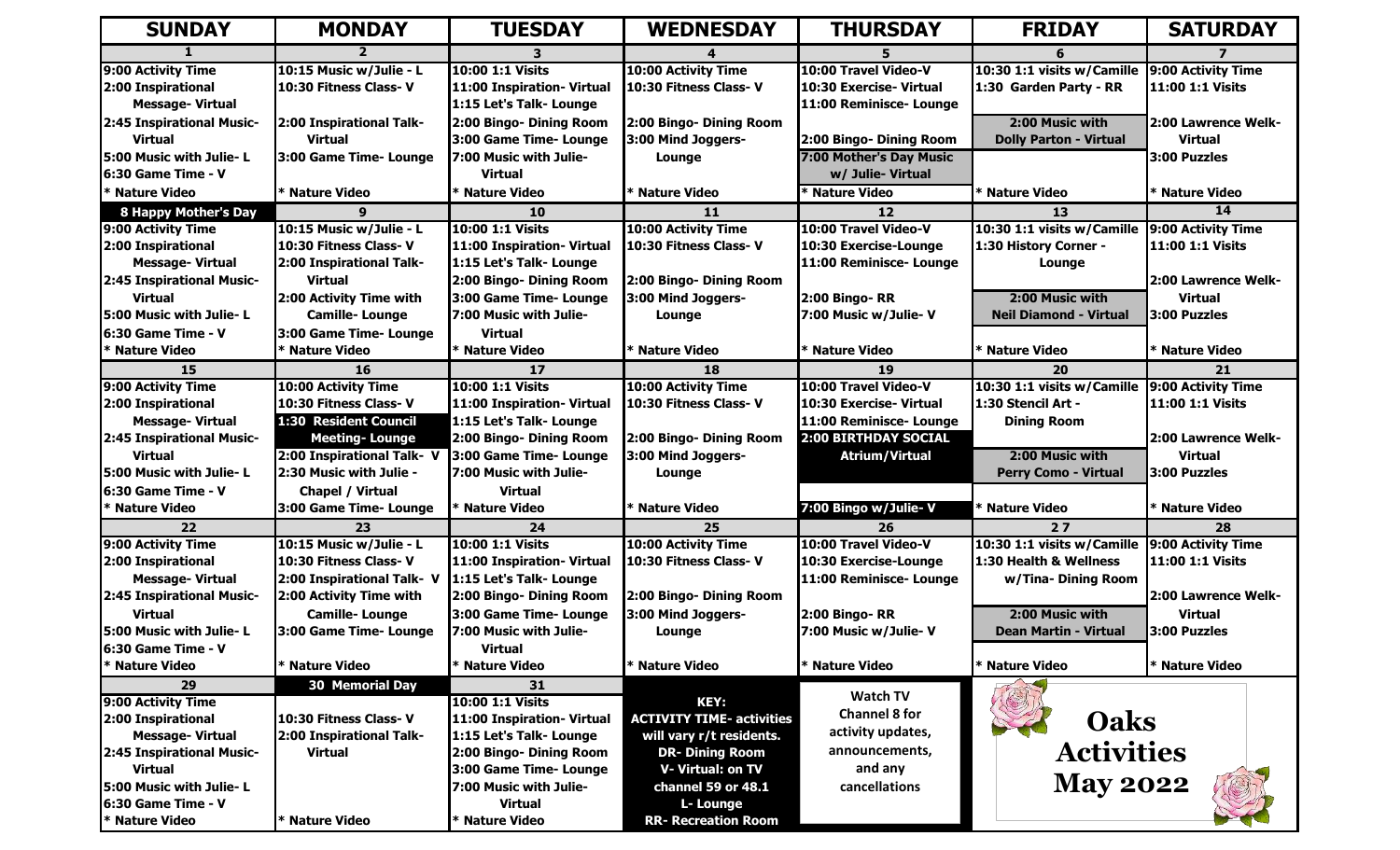| <b>SUNDAY</b>               | <b>MONDAY</b>              | <b>TUESDAY</b>                               | <b>WEDNESDAY</b>                 | <b>THURSDAY</b>                   | <b>FRIDAY</b>                 | <b>SATURDAY</b>           |
|-----------------------------|----------------------------|----------------------------------------------|----------------------------------|-----------------------------------|-------------------------------|---------------------------|
|                             |                            |                                              |                                  |                                   |                               |                           |
| 10:00 Activity Time         | 10:00 Activity Time        | 9:00 Travel Video- Virtual                   | 10:00 Activity Time              | 10:00 Travel Video-Virtual        | 10:00 Activity Time           | 10:00 Activity Time       |
|                             | 10:30 Fitness Class-       | 10:15 Inspiration- Virtual                   | 10:30 Fitness Class-             |                                   | 10:30 Fitness Class-          | 11:00 1:1 Visits          |
| 2:00 Inspirational          | <b>Virtual</b>             |                                              | <b>Virtual</b>                   | 2:00 Bingo- Virtual               | <b>Virtual</b>                |                           |
| <b>Message-Virtual</b>      | 2:00 Inspirational Talk-   | 2:00 Bingo-Virtual                           |                                  |                                   |                               | 2:00 Lawrence Welk-       |
| 2:45 Inspirational Music-   | <b>Virtual</b>             | 7:00 Piano Music with                        | 2:00 Bingo- Virtual              | 7:00 Mother's Day Music           | 2:00 Music with               | <b>Virtual</b>            |
| <b>Virtual</b>              | 2:30 Music with Julie      | Julie- Virtual                               |                                  | w/ Julie- Virtual                 | <b>Dolly Parton - Virtual</b> | 6:30 Activity Time        |
|                             | Chapel / Virtual           |                                              |                                  |                                   |                               |                           |
| *Nature Video               | *Nature Video              | * Nature Video                               | * Nature Video                   | * Nature Video                    | * Nature Video                | * Nature Video            |
| <b>8 Happy Mother's Day</b> |                            | 10                                           | 11                               | 12                                | 13                            | 14                        |
| 10:00 Activity Time         | <b>10:00 Activity Time</b> | 9:00 Travel Video- Virtual                   | 10:00 Activity Time              | 10:00 Travel Video-Virtual        | 10:00 Activity Time           | 10:00 Activity Time       |
|                             | 10:30 Fitness Class-       | 10:15 Inspiration- Virtual                   | 10:30 Fitness Class-             |                                   | 10:30 Fitness Class-          | 11:00 1:1 Visits          |
| 2:00 Inspirational          | <b>Virtual</b>             |                                              | <b>Virtual</b>                   | 2:00 Bingo- Virtual               | <b>Virtual</b>                |                           |
| <b>Message-Virtual</b>      | 2:00 Inspirational Talk-   | 2:00 Bingo-Virtual                           |                                  |                                   |                               | 2:00 Lawrence Welk-       |
| 2:45 Inspirational Music-   | <b>Virtual</b>             | 7:00 Piano Music with                        | 2:00 Bingo- Virtual              | 7:00 Piano Music with             | 2:00 Music with               | <b>Virtual</b>            |
| <b>Virtual</b>              | 2:30 Music with Julie      | Julie- Virtual                               |                                  | Julie- Virtual                    | <b>Neil Diamond - Virtual</b> | <b>6:30 Activity Time</b> |
|                             | Chapel / Virtual           |                                              |                                  |                                   |                               |                           |
| <b>*Nature Video</b>        | <b>*Nature Video</b>       | * Nature Video                               | * Nature Video                   | * Nature Video                    | * Nature Video                | * Nature Video            |
| 15                          | 16                         | 17                                           | 18                               | 19                                | 20                            | 21                        |
| <b>10:00 Activity Time</b>  | 10:00 Activity Time        | 9:00 Travel Video- Virtual                   | 10:00 Activity Time              | <b>10:00 Travel Video-Virtual</b> | 10:00 Activity Time           | 10:00 Activity Time       |
|                             | 10:30 Fitness Class-       | 10:15 Inspiration- Virtual                   | 10:30 Fitness Class-             | 2:00 BIRTHDAY SOCIAL              | 10:30 Fitness Class-V         | 11:00 1:1 Visits          |
| 2:00 Inspirational          | <b>Virtual</b>             |                                              | <b>Virtual</b>                   | <b>Atrium/Virtual</b>             |                               |                           |
| <b>Message-Virtual</b>      | 2:00 Inspirational Talk- V | 2:00 Bingo-Virtual                           |                                  |                                   | 2:00 Music with               | 2:00 Lawrence Welk-       |
| 2:45 Inspirational Music-   | 2:30 Music with Julie      | 7:00 Piano Music with                        | 2:00 Bingo- Virtual              |                                   | Perry Como - Virtual          | <b>Virtual</b>            |
| <b>Virtual</b>              | Chapel / Virtual           | Julie-Virtual                                |                                  | 7:00 Bingo with                   |                               | <b>6:30 Activity Time</b> |
|                             | 3:00 Resident Council      |                                              |                                  | Julie-Virtual                     |                               |                           |
| <b>*Nature Video</b>        | <b>Meeting- Maples DR</b>  | * Nature Video                               | * Nature Video                   | * Nature Video                    | * Nature Video                | * Nature Video            |
| 22                          | 23                         | 24                                           | 25                               | 26                                | 27                            | 28                        |
| 10:00 Activity Time         | 10:00 Activity Time        | 9:00 Travel Video- Virtual                   | 10:00 Activity Time              | 10:00 Travel Video-Virtual        | <b>10:00 Activity Time</b>    | 10:00 Activity Time       |
|                             | 10:30 Fitness Class-       | 10:15 Inspiration- Virtual                   | 10:30 Fitness Class-             |                                   | 10:30 Fitness Class-          | 11:00 1:1 Visits          |
| 2:00 Inspirational          | <b>Virtual</b>             |                                              | <b>Virtual</b>                   | 2:00 Bingo- Virtual               | <b>Virtual</b>                |                           |
| <b>Message-Virtual</b>      | 2:00 Inspirational Talk-   | 2:00 Bingo- Virtual                          |                                  |                                   |                               | 2:00 Lawrence Welk-       |
| 2:45 Inspirational Music-   | Virtual                    | 17:00 Piano Music with                       | 2:00 Bingo- Virtual              | 7:00 Piano Music with             | 2:00 Music with               | <b>Virtual</b>            |
| <b>Virtual</b>              | 2:30 Music with Julie      | Julie- Virtual                               |                                  | Julie-Virtual                     | Dean Martin - Virtual         | <b>6:30 Activity Time</b> |
|                             | Chapel / Virtual           |                                              |                                  |                                   |                               |                           |
| *Nature Video               | <b>*Nature Video</b>       | * Nature Video                               | * Nature Video                   | * Nature Video                    | * Nature Video                | * Nature Video            |
| 29                          | <b>30 Memorial Day</b>     | 31                                           |                                  | <b>Watch TV</b>                   |                               |                           |
| 10:00 Activity Time         | 10:00 Activity Time        | 9:00 Travel Video- Virtual                   | <b>KEY:</b>                      | <b>Channel 8 for</b>              |                               |                           |
|                             | 10:30 Fitness Class-       | 10:15 Inspiration- Virtual                   | <b>ACTIVITY TIME- activities</b> |                                   | <i>Pines Activities</i>       |                           |
| 2:00 Inspirational          | <b>Virtual</b>             |                                              | will vary r/t residents.         | activity updates,                 |                               |                           |
| <b>Message-Virtual</b>      | 2:00 Inspirational Talk-   | 2:00 Bingo- Virtual<br>7:00 Piano Music with | <b>DR- Dining Room</b>           | announcements,                    |                               | May 2022                  |
| 2:45 Inspirational Music-   | Virtual                    |                                              | V-Virtual: on TV                 | and any                           |                               |                           |
| <b>Virtual</b>              | 2:30 Music with Julie      | Julie-Virtual                                | channel 59 or 48.1               | cancellations                     |                               |                           |
|                             | Chapel / Virtual           |                                              | L- Lounge                        |                                   |                               |                           |
| *Nature Video               | <b>*Nature Video</b>       | * Nature Video                               | * Never 2 Late used              |                                   |                               |                           |